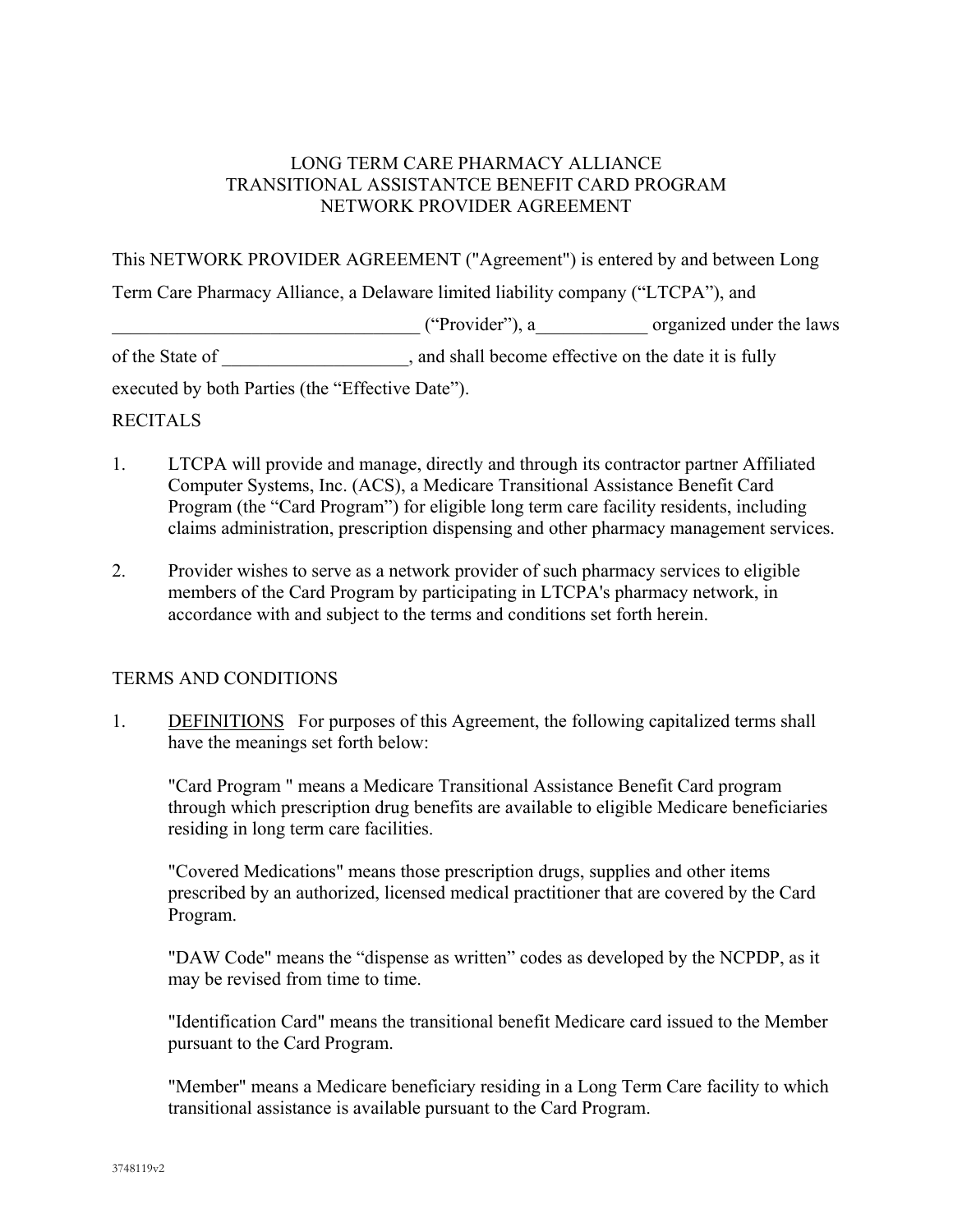"NCPDP" means the National Council for Prescription Drug Programs.

 "Pharmacies" means the pharmacies that are owned (directly or indirectly) or operated by Provider and licensed by the appropriate state board of pharmacy or other applicable regulatory authority, and "Pharmacy" means any such pharmacy. If Provider owns only one Pharmacy, then "Provider" and "Pharmacy" are used interchangeably in this Agreement.

 "Prescription Drug Program" means the Card Program provided by LTCPA under the Medicare Statute.

 "Usual and Customary Retail Price" means the price that the pharmacy or Provider would charge a customer in the absence of the Card Program.

# 2. PHARMACY SERVICES

- A. Provider agrees to participate in the Medicare Drug Discount Card Program. As part of that agreement, Provider shall, or shall cause the Pharmacies to, provide the following services in connection with LTCPA's Prescription Drug Program:
	- 1. Verification of Participation. Determine, through reasonable means, that the Member may be eligible for benefits under the Card Program.
	- 2. Dispensing. Dispense Covered Medications to each Member in accordance with all applicable laws and regulations of the Card Program, and respond to messages such Pharmacy receives from LTCPA or ACS.
	- 3. Claims. Submit applicable prescription drug claims to ACS, on behalf of LTCPA, or ACS in the most current NCPDP telecommunications format for processing and payment, and include the eleven digit NDC number for the original package size for the Covered Medication. If a claim cannot be transmitted on-line, the dispensing Pharmacy will make reasonable attempts to retransmit the claim. If such retransmission fails, such Pharmacy shall contact ACS as soon as reasonably practicable by telephone to make acceptable alternative arrangements to submit the claim on magnetic tape or NCPDP universal claim form. Provider shall make reasonable efforts to submit each claim within 30 days after the prescription is filled.
	- 4. Drug Utilization Review (DUR) Services. Provide reasonable DUR services with regard to Covered Medications that the Member is taking. Reasonable DUR services shall include, at a minimum, such services as required under applicable federal or state law or regulation.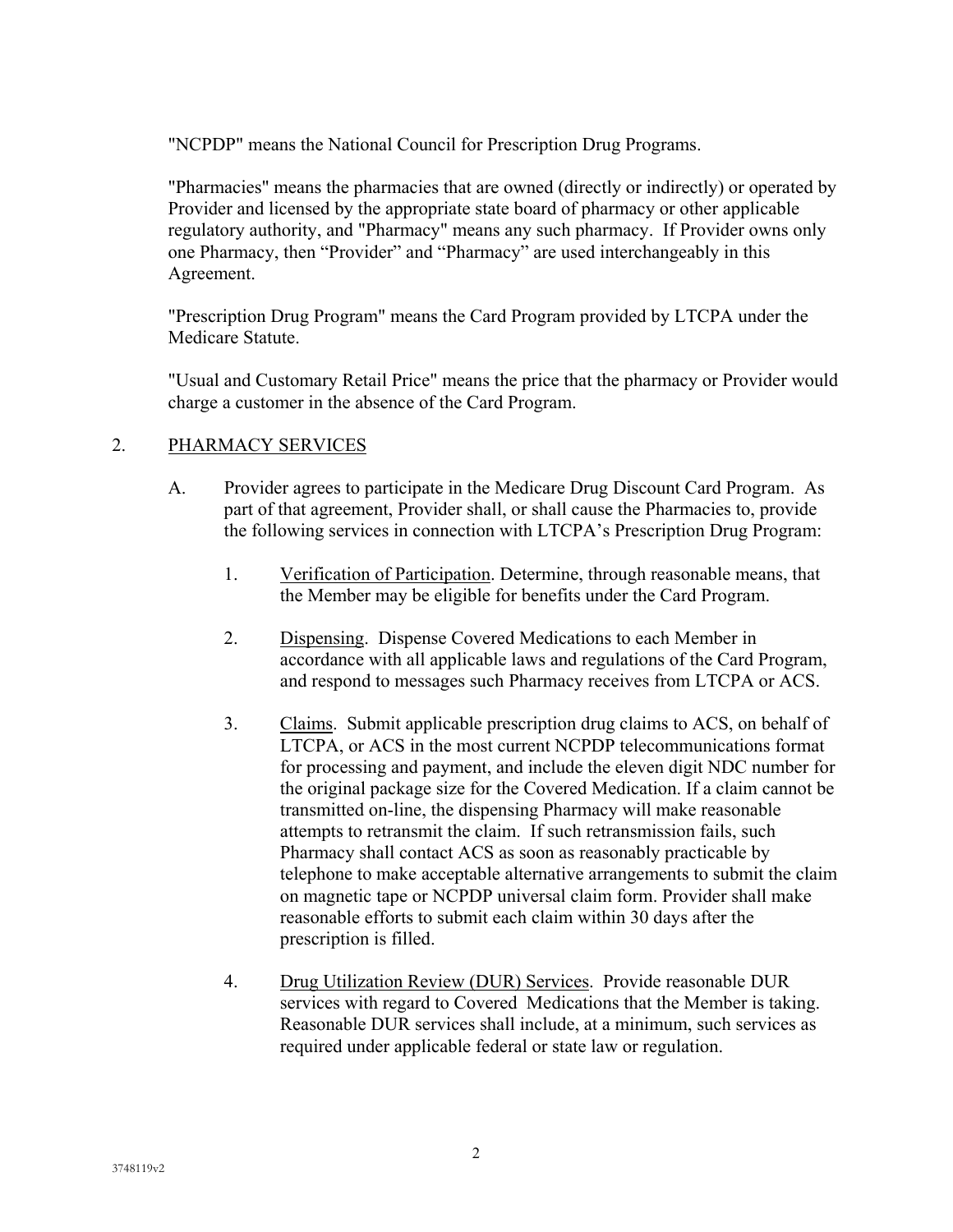- B. Standards of Service. Provider shall, and shall cause its Pharmacies to, perform the services required of it under this Agreement with at least the same standard of care, skill and diligence that is customarily used by pharmacies in the community and that Provider and its Pharmacies use in serving other customers. Provider agrees that the administrative and billing practices applied and the prices charged for products and services to holders of Identification Cards shall be an amount no greater than the lower of (1) the Usual and Customary Retail Price or (2) the AWP plus six (6) dollars for dispensing charges. Provider will not charge a Member any additional fees solely because of participation in the Card Program, nor issue any coupons to any such Member.
- C. Compliance with Applicable Law; Permits and Licenses. Provider shall, and shall cause all Pharmacies to, be bound by and comply with the provisions of all applicable laws, rules and regulations of the state board of pharmacy and other governmental bodies having jurisdiction over Pharmacies and state and Federal privacy and security regulations, including without limitation, those set out in 42 C.F.R.§403.812, and all license and permit requirements that are required to dispense Covered Medications to Members.
- D. Multiple Pharmacies. If Provider owns or controls more than one Pharmacy, then all Pharmacies owned or controlled by Provider shall provide services to Members in accordance with this Agreement unless Provider and LTCPA otherwise agree in writing.
- E. Prohibited Sales. The Provider or Pharmacy shall not seek benefits under the Card Program for the purchase of over the counter drugs or any drugs that are excluded from the definition of "covered drugs" under the Program.
- F.  $\frac{42 \text{ C.F.R. } 8403.816(b)(4)(i) \text{ Wavier. } 1 \text{ TCPA agrees to wave any penalties}$ against long term care pharmacies for submitting late claims to the special endorsed sponsor due to the pharmacy's coordination of benefits activities;
- G. 42 C.F.R. § 403.816(b)(4)(ii) Requirement: The provision of services under this Agreement shall be limited to only transitional assistance enrollees who reside in a long term care facility serve by the long term care pharmacy.

# 3. LIABILITY INSURANCE; INDEMNITY

- A. Provider shall obtain and maintain, and shall cause the Pharmacies to obtain and maintain, in full force and effect and throughout the term of this Agreement such policies of general liability, professional liability and other insurance of the types and amounts as are reasonably and customarily carried by pharmacies with respect to their operations.
- B. LTCPA shall not be liable or suffer loss for any claim, injury, demand, or judgment of any kind whatsoever arising out of the sale, compounding,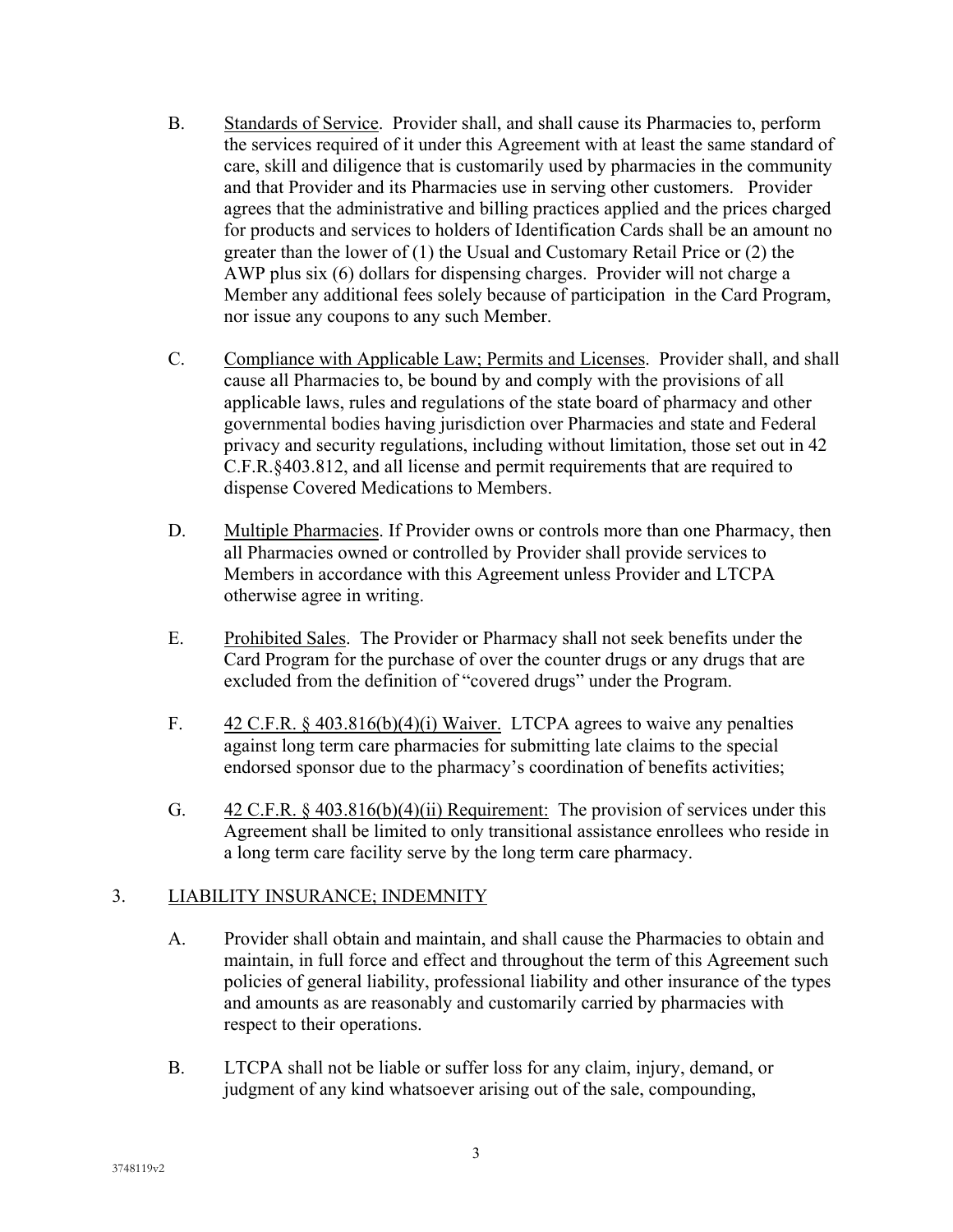dispensing, manufacturing, consultation or use of any prescription drug or any service provided by a Pharmacy or Provider pursuant to this Agreement. Regardless of the insurance coverage required herein above, Provider shall indemnify, defend and hold harmless LTCPA, it's officers, directors and employees, against the full amount of any and all loss, expense, claim, or damage (including expert and professional fees and attorneys fees) arising out of or attributable to the sale, compounding, dispensing, manufacturing, consultation or use of any prescription drug or any service provided by a Pharmacy or Provider pursuant to this Agreement.

### 4. RECORDS

 Provider and the Pharmacies shall maintain medical, financial and administrative records relating to Members and their prescriptions for Covered Drugs in accordance with applicable law and as required for quality assurance and peer review programs. The parties agree that such records shall be treated as confidential so as to comply with all applicable state and Federal laws regarding the confidentiality of patient records.

## 5. ADVERTISING, MARKETING AND RESERVATION OF RIGHTS

 LTCPA may use Provider's and any Pharmacy's name, location and description of services for purposes of advertising or marketing prescription drug programs for or related to any communication, application, licensing requirement or other legal requirement mandated by any governmental authority.

### 6. TERM

- A. The term of this Agreement shall commence on the Effective Date and continue for at least the lifetime of the Card Program, unless terminated or extended as provided in this Section 6.
- B. Notwithstanding any provision to the contrary, the parties hereto agree that in the event either (i) Provider or any Pharmacy, on the one hand, or (ii) LTCPA, on the other, shall default in performance of any of their respective obligations under this Agreement and good faith efforts to cure such default have not begun within 30 days after the receipt of written notice thereof, the nondefaulting party shall have the right by further written notice to the defaulting party to terminate this Agreement effective as of any future designated date, not less than 30 days from the date of the termination notice. The foregoing sentence shall also give LTCPA the right to terminate any Pharmacy without terminating the Agreement as a whole, in the event that such Pharmacy defaults and fails to cure such default, as provided above.
- C. LTCPA may immediately terminate this Agreement, with respect to Provider or a Pharmacy, respectively, upon written notice in the event that (i) Provider or such Pharmacy ceases to be licensed by the appropriate licensing authority, (ii)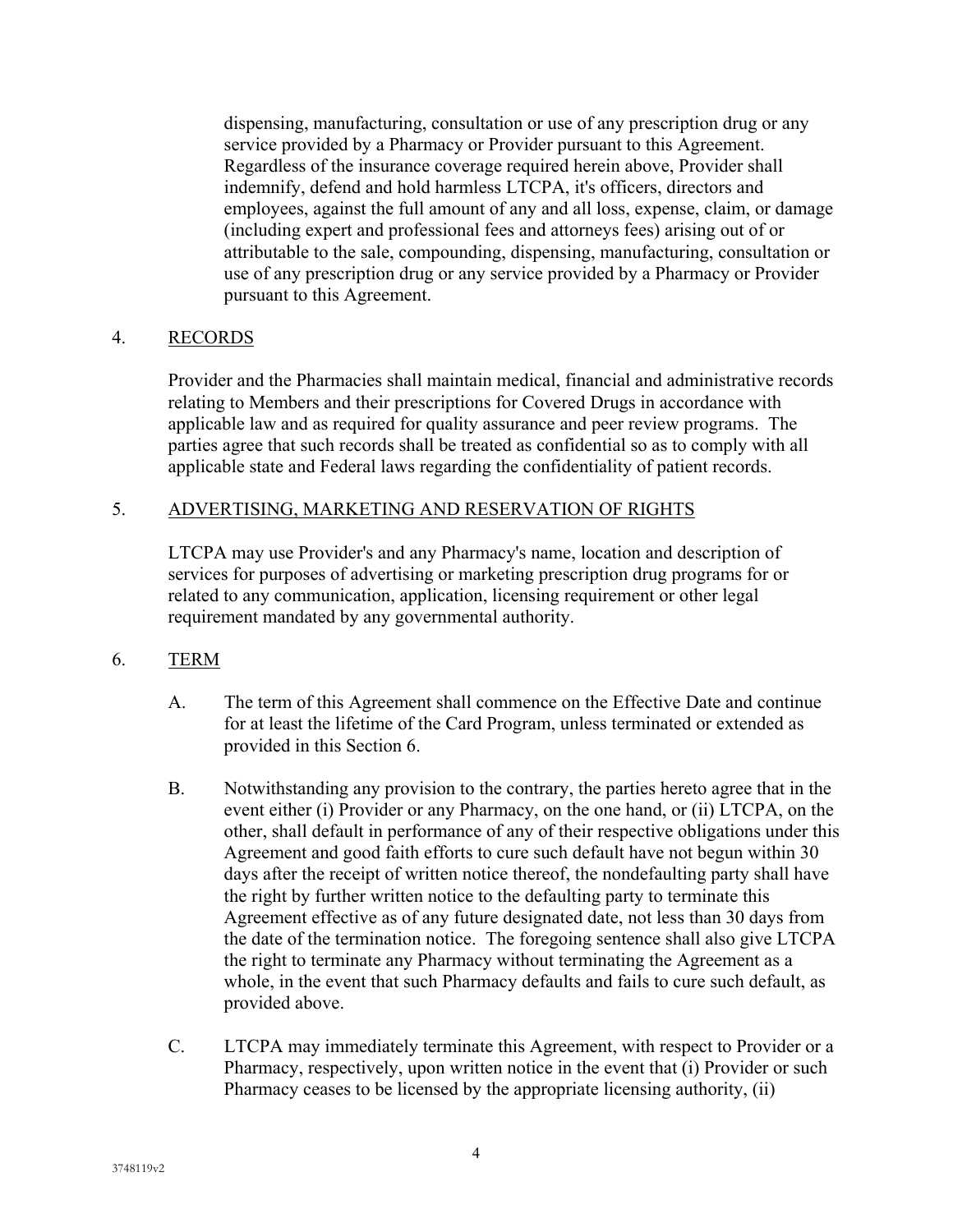Provider or such Pharmacy submits a fraudulent prescription drug claim or any information in support thereof, (iii) any representation to LTCPA or any response to a question set forth on the Provider Certification is untrue, or (vi) there is a change in ownership of Provider (unless Provider is a public company) without LTCPA's prior consent, which consent cannot be unreasonably withheld.

### 7. MISCELLANEOUS

 A. Any notice required to be given pursuant to the terms hereof shall be in writing and sent by ordinary or express mail to the other party at the address listed below or to the last reported address of such party:

 If to: LTCPA Attn: Paul Baldwin Address: 1025 Connecticut Ave., N.W. Washington, D.C. 20006

If to a Pharmacy, to the address set forth hereto, or the last known address.

- B. Any reference to the parties in this Agreement shall include, apply to, bind and benefit the permitted assigns and successors of the parties and any corporation, partnership, individual, or person acting in a fiduciary capacity on their behalf.
- C. This Agreement, including the Exhibits, constitutes the entire understanding of the parties hereto with respect to the subject matter hereof and, upon execution by the parties, supersedes all prior oral or written agreements between the parties with respect to the subject matter hereof. No modification, alteration or waiver of any term, covenant or condition of this Agreement shall be valid unless agreed to in writing by both parties, except as hereinafter set forth. Notwithstanding the foregoing, Provider and LTCPA agree that LTCPA may amend this Agreement to comply with any changes required or suggested by the appropriate regulatory authorities in the course of discharging their responsibilities under applicable laws and regulations. LTCPA shall furnish Provider with written notice of such amendments. In the event any such amendment constitutes a material change in the terms of the Agreement that is unacceptable to Provider, Provider may elect to terminate this Agreement by giving written notice of such election to terminate to LTCPA within 20 days of receipt of amendment, and such termination shall be effective no earlier than 60 days after receipt of written notice by LTCPA. If Provider does not so elect to terminate this Agreement within such 20 day period, such amendment will be deemed approved by Provider and LTCPA and shall automatically become a part of this Agreement. Provider further agrees that LTCPA may amend all policies and procedures of LTCPA, in its sole discretion, and such amendment shall not require consent of Provider or a Pharmacy.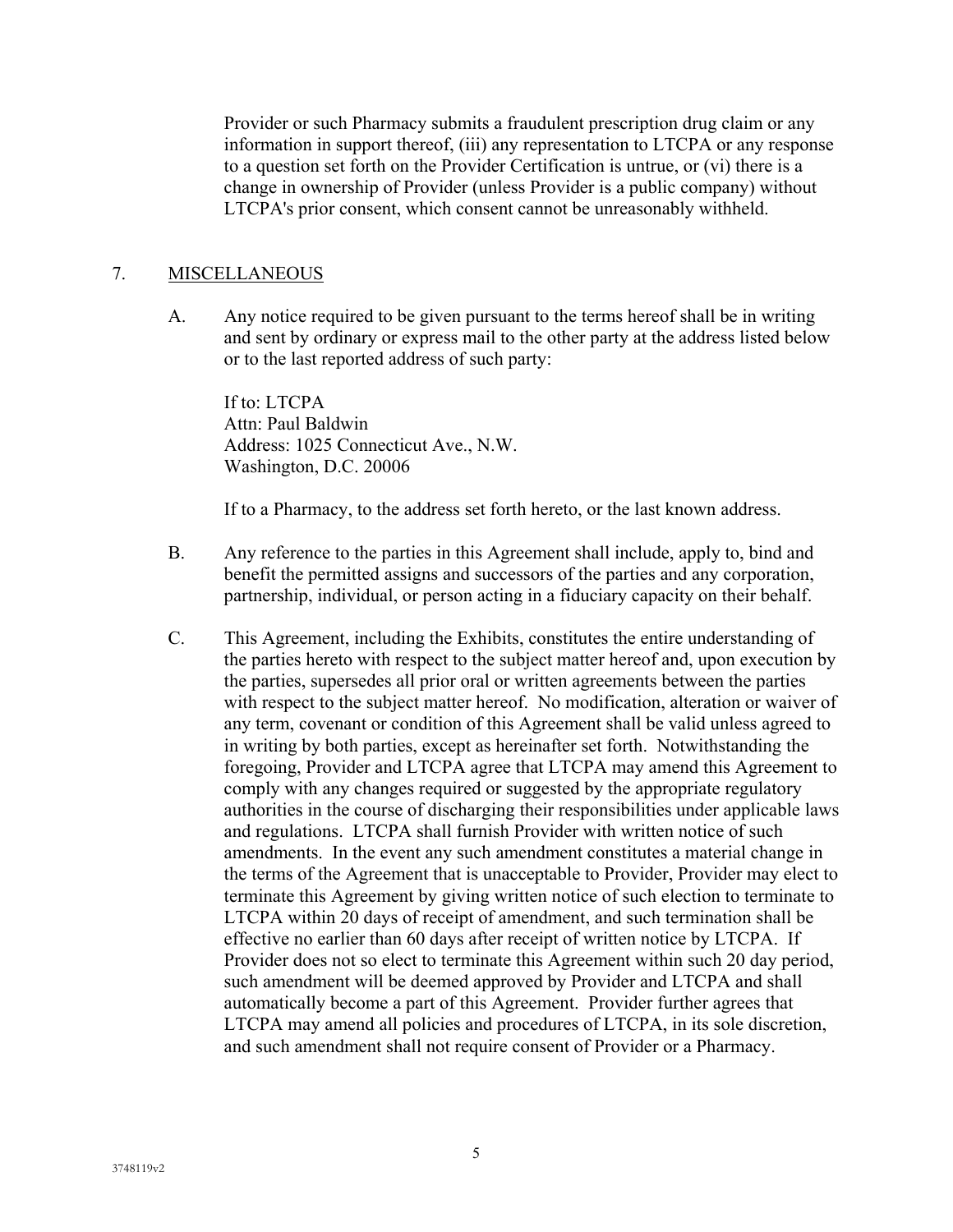- D. Provider and LTCPA acknowledge, Provider on its behalf and on behalf of its Pharmacies, that in the performance of the services to be rendered hereunder, Provider and the Pharmacies will have access to certain confidential business information of the other (collectively, the "Confidential Information"). The parties shall not disclose or use or enable anyone else to disclose or use, in whole or in part, any such Confidential Information other than for the purpose of providing the services to be provided hereunder and shall promptly return all Confidential Information to the other upon termination of this Agreement.
- E. This Agreement shall be construed and governed in all respects according to the internal laws in the State of New York, and all actions or disputes arising out of this Agreement shall be resolved in binding arbitration under the rules of the American Arbitration Association, with such proceeding to be conducted in Washington, D.C.
- F. The relationship created hereunder is that of independent contractors and nothing herein shall create or be deemed to create an agency, partnership or joint venture relationship between the parties. No provision of this Agreement shall be construed to require any pharmacist to dispense any Covered Medication to any Member if, in the pharmacist's reasonable professional judgment, such Covered Medication should not be dispensed to such person. In such event, Provider agrees to notify LTCPA of the circumstances of the decision not to dispense such Covered Medication.
- G. No waiver of a breach of any covenant or condition shall be construed to be a waiver of any subsequent breach. No act, delay or omission done, suffered, or permitted by the parties shall be deemed to exhaust or impair any right, remedy or power of the parties hereunder.
- H. Should any provision of this Agreement be held or ruled unenforceable or ineffective under the law, such a ruling will in no way affect the validity or enforceability of any other clause or provision contained herein.
- I. This Agreement shall not be assigned, in whole or in part, by either party without the prior written consent of the other.
- J. The persons signing below represent that they have the legal authority to bind the entity for whom they are signing.